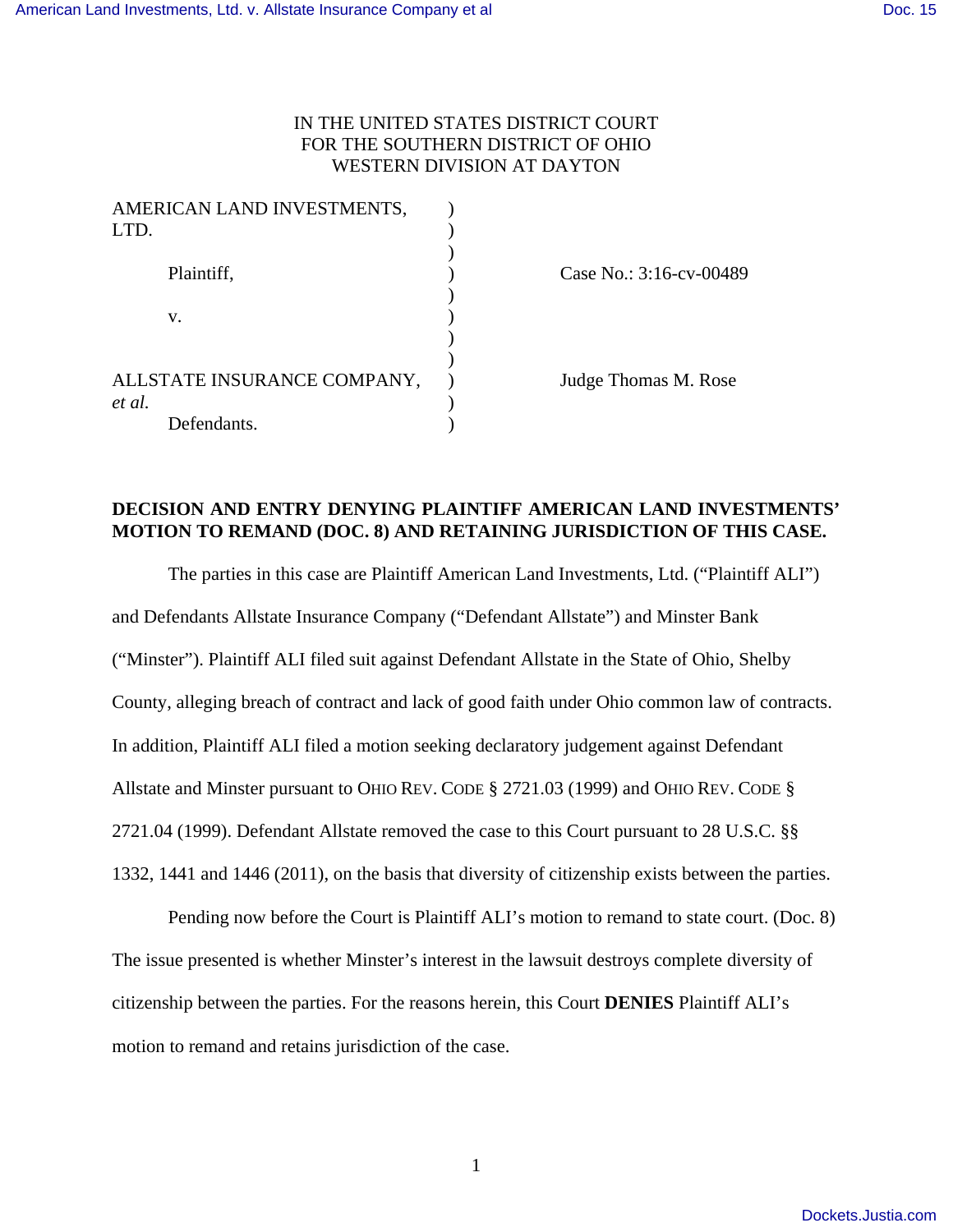#### I. **FACTUAL AND PROCEDURAL HISTORY**

Plaintiff ALI is a citizen of Ohio and is involved in the business of residential real estate. (Doc. 1-2, at PageID# 8.) Four of the commercial property units owned by Plaintiff ALI are located at 221, 223, 225, and 227 South Walnut Ave, Sidney, Ohio 45365 ("the Property"). (*Id.*) Defendant Allstate, whose principal place of business is in Illinois, insured the Property under policy number 648501944, policy period 03/27/2015 to 03/27/2016 ("the Policy"). (*Id.*) Allstate Insurance Company is a wholly owned subsidiary of Allstate Insurance Holdings LLC, a limited liability company under the laws of Delaware, which is in turn a wholly owned subsidiary of The Allstate Corporation, a Delaware corporation. (Doc. 1, at PageID# 1.)

Minster is an Ohio citizen and is named as a "mortgagee" on the Policy. (Doc. 1-2, at PageID# 8.) The Policy's mortgagee provision provides that "[I]oss shall be payable to any mortgagee named in the Declarations page, to the extent of their interests and in the order of precedence." (*Id.*) The mortgagee provision applies "even if Allstate denies the named insured's claim." (*Id.*) The coverage of each mortgagee under the Policy is subject to the terms, conditions, exclusions and/or limitations contained therein. (*Id*.)

On October 25, 2015, while the Policy was in force, residential units 223, 225 and 227 of the Property were vandalized. (Doc. 1-2, at PageID# 8.) Plaintiff ALI reported the loss to Defendant Allstate, and after investigating the matter, Defendant Allstate paid half of the claim to Plaintiff ALI. (*Id.*) The Property was again vandalized on or about November 19, 2015, prompting Plaintiff ALI to report another insurance claim. (*Id.*) Defendant Allstate began a second investigation into the matter and has yet to issue a claims decision. (*Id.*). There have been no communications between Minster and Defendant Allstate in regards to either claim. (Doc. 14,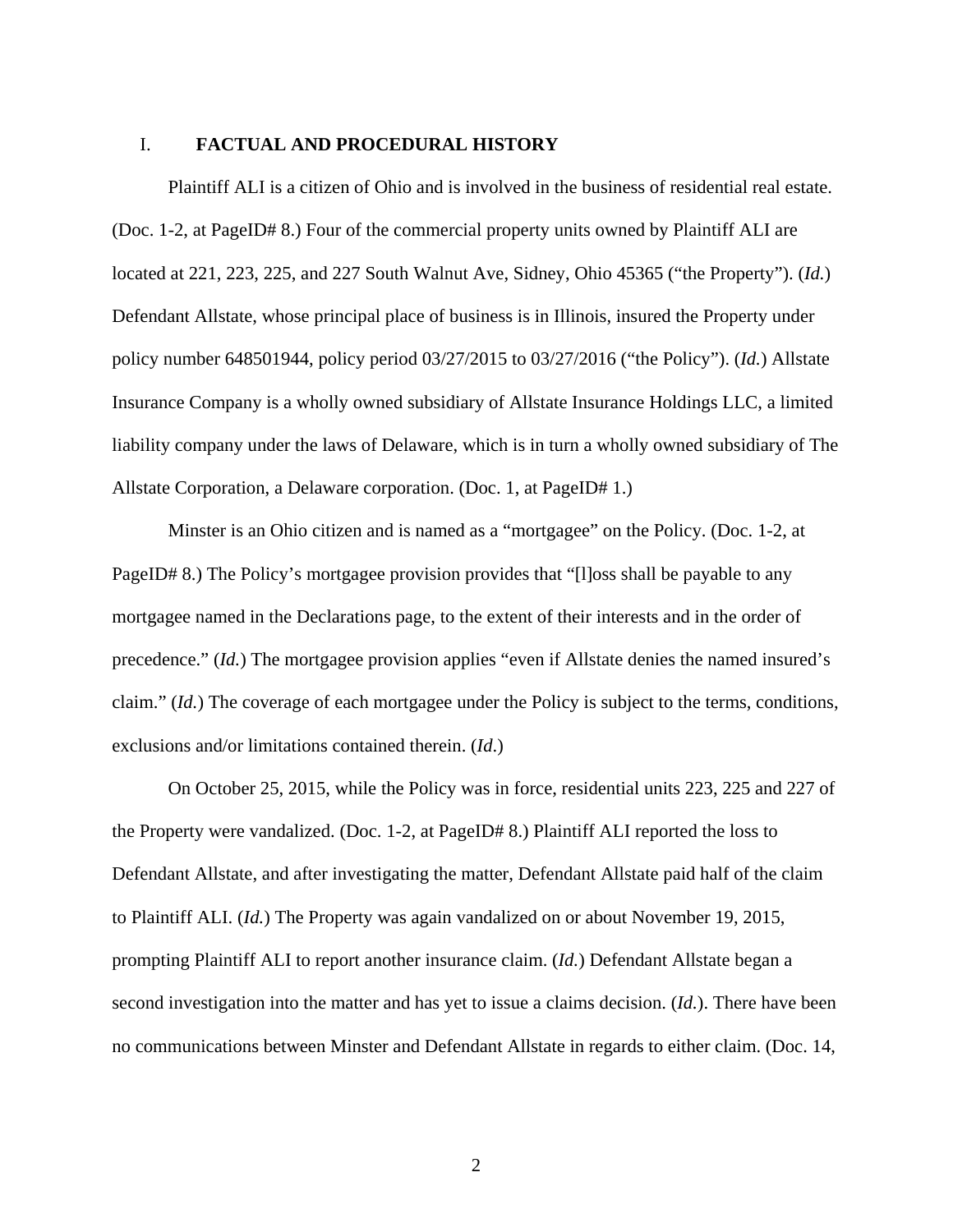at PageID# 277.) The Policy provides that "any suit of claim for loss must be brought within one year after the loss or damage occurs." (Doc. 1-2, at PageID# 8.)

On October 20, 2016, Plaintiff ALI filed three causes of action—the first two against Defendant Allstate and the third against Defendant Allstate and Minster—in the State of Ohio, Shelby County. (*Id.*) The first cause of action alleged that Defendant Allstate breached the insurance contract by failing to pay the amount due under the Policy for both claims; the second cause of action alleged that Defendant Allstate lacked good faith in its handling of both claims; and the third cause of action sought declaratory judgment as to how Defendant Allstate should disburse payments for loss to Plaintiff ALI and Minster. (*Id.*)

On November 21, 2016, Defendant Allstate removed the case to this Court on the basis of diversity jurisdiction pursuant to 28 U.S.C. § 1332. (Doc. 1, at PageID# 1.) Defendant Allstate asserted that the underlying claim was a civil action between citizens of different states involving an amount in controversy exceeding \$325,000, exclusive of interest and costs. (*Id.*) Plaintiff ALI thereafter filed a motion to remand, arguing that because Minster was joined as a necessary defendant in this case, complete diversity does not exist between the two sides in the lawsuit. (Doc. 8, at PageID# 44) In response, Defendant Allstate argues that the Court may properly ignore the Ohio citizenship of Minster because Minster is a nominal party who was fraudulently joined in this case only to destroy diversity jurisdiction. (Doc. 14, at PageID# 277.)

## II. **STANDARD OF REVIEW – MOTION TO REMAND**

A civil case in state court may be removed by a defendant to federal court if the case could have been brought there originally. 28 U.S.C. § 1441(a). A federal district court has original "diversity" jurisdiction where the suit is between citizens of different states and the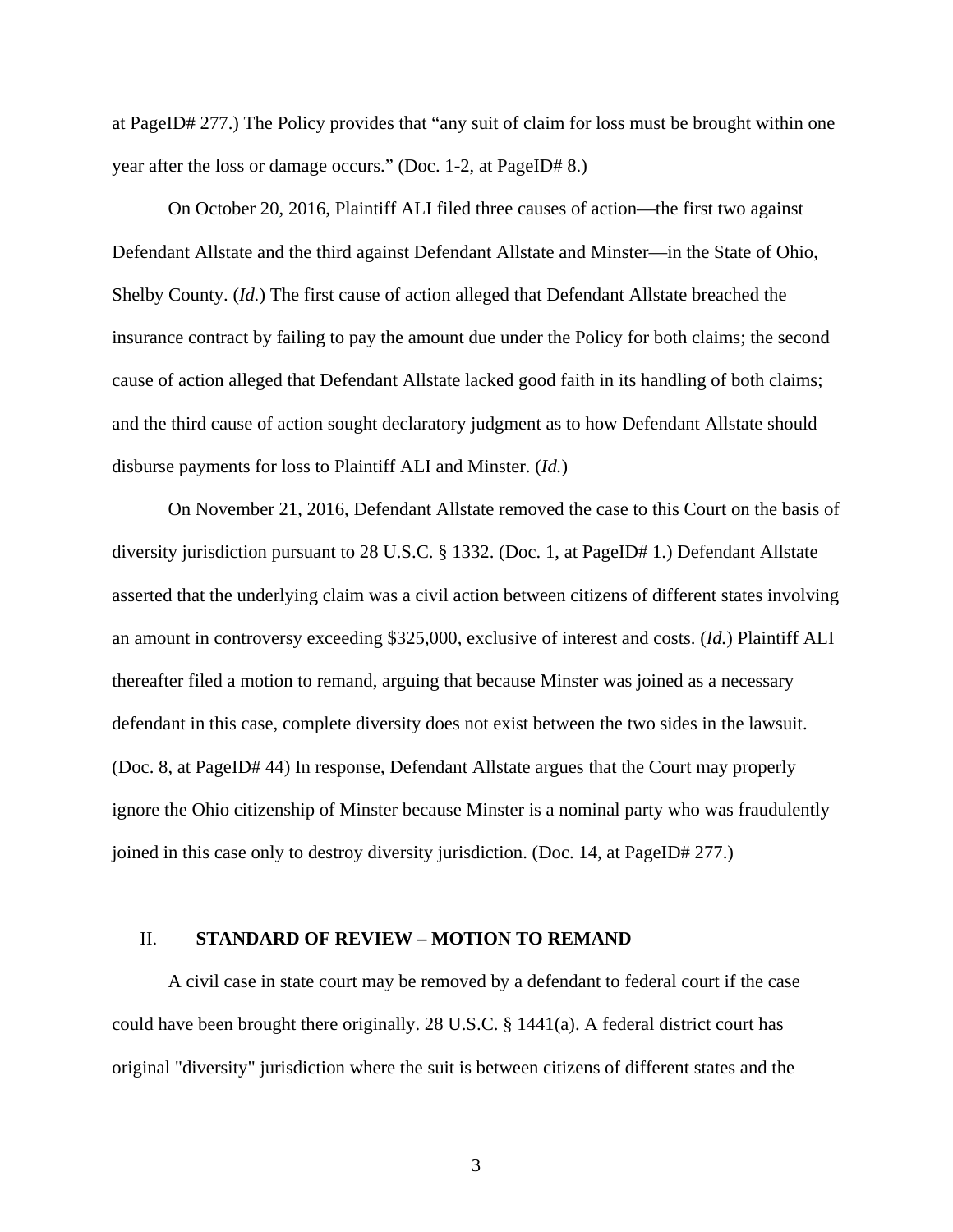amount in controversy exceeds \$ 75,000, exclusive of costs and interest. 28 U.S.C. 1332(a). A defendant removing a case has the burden of proving the diversity jurisdiction requirements and that removal is proper. *See, e.g.*, *Wilson v. Republic Iron & Steel Co.*, 257 U.S. 92, 97 (1921); *Her Majesty the Queen v. City of Detroit*, 874 F.2d 332, 339 (6th Cir. 1989). Any doubt as to whether the removal is proper should be resolved in favor of remand to state court. *See Union Planters Nat'l Bank v. CBS, Inc.*, 557 F.2d 84, 89 (6th Cir. 1977).

### III. **ANALYSIS**

#### A. **Nominal Party**

Plaintiff ALI claims that Minster is a required party under OHIO REV. CODE 2721.12(A) because "without Minster in the case, there can be no settlement nor can this Court issue a final adjudication." (Doc. 11, at PageID# 62.) Defendant Allstate argues that Minster is not a necessary party, but instead a nominal party because "Minster's interest in the suit is wholly independent of, and not dependent on, Plaintiff ALI's claimed rights that are the actual subject matter of the action." (Doc. 9, at PageID# 46.)

When determining whether diversity jurisdiction exists, federal courts must disregard nominal parties and decide jurisdiction only on citizenship of the real parties in interest. *Certain Interested Underwriters at Lloyd's v. Layne*, 26 F.3d 39, 42 (6th Cir. 1994). A real party in interest is one who is entitled to enforce the right asserted under the governing substantive law. *Id*. at 42-43. By contrast, a formal or nominal party is one who has no interest in the result of the suit and need not have been made a party thereto. *Grant Cty. Deposit Bank v. McCampbell*, 194 F.2d 469, 472 (6th Cir. 1952).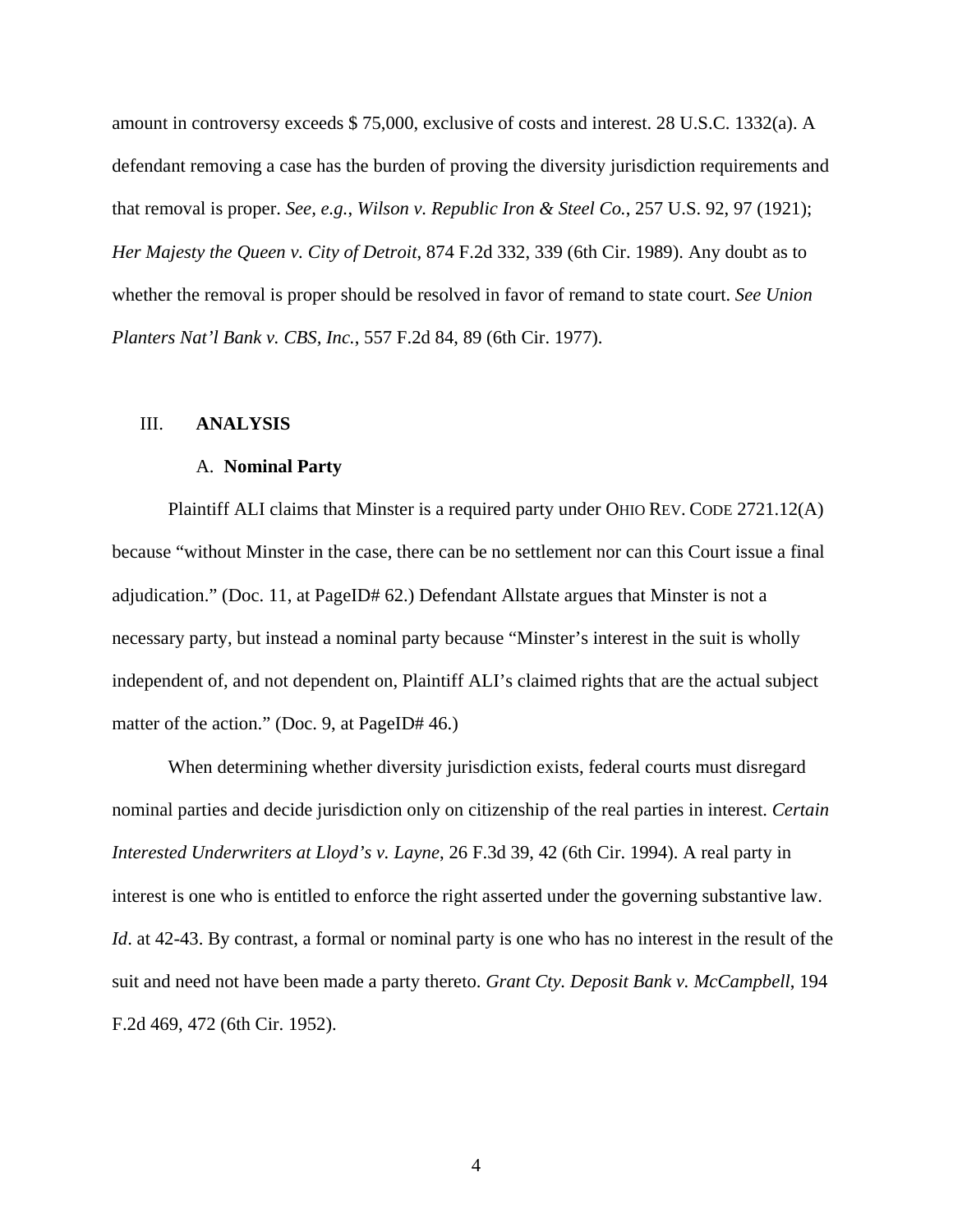Here, the substantive legal issue before the Court concerns the insurer, Defendant Allstate, and the insured, Plaintiff ALI, as it relates to their rights and obligations under the Policy. Although Minster, as mortgagee, is entitled to payments for "loss" under the Policy's mortgagee provision, courts have regarded such a provision to be a "separate and distinct contract." *See Old Second Nat'l Bank v. Ind. Ins. Co.*, 29 N.E.3d 1168, 1175 (Ill. App. Ct. 2015).

In *Certain Underwriters of Lloyds v. US Indus. Servs., LLC*, 825 F. Supp. 2d 882, 887 (E.D. Mich. 2011), the Court declared that there are "two types of loss-payable-clauses in insurance policies that protect [mortgagees]." The first type, known as an "ordinary loss payable clause," directs the insurer to "pay the proceeds of the policy to the [mortgagee], as its interest may appear, before the insured receives payment on the policy." *Id.* An "ordinary loss payable clause" does not create a contract between the mortgagee and the insurer, and a breach of the insurance conditions by the insured would prevent recovery by the mortgagee. *Id.*

The second type of loss payable clause, known as a "standard mortgage clause," provides greater protection to mortgagees than to the insured. *Id*. Specifically, a mortgagee can typically collect insurance proceeds even where the insured cannot. *See Old Second Nat'l Bank*, 29 N.E.3d at 1175 (holding that a loss payable clause was a standard mortgage clause because it stated "if we deny your claim because of your acts or because you have failed to comply with the terms of this policy, the [mortgagee] will still have the right to receive loss payment"). As such, a mortgagee's contract with the insurer is separate and distinct from the contract between said insurer and the insured. *Citizens State Bank v. State Mut. Rodded Fire Ins. Co.*, 267 N.W. 785, 787 (Mich. 1936). The mortgagee is not a party to the resulting relationship between the insured and the insurer, and possesses neither the rights nor the responsibilities that are attendant to that relationship. *Wells Fargo Bank, N.A. v. Null*, 847 N.W.2d 657, 673 (Mich. Ct. App. 2014).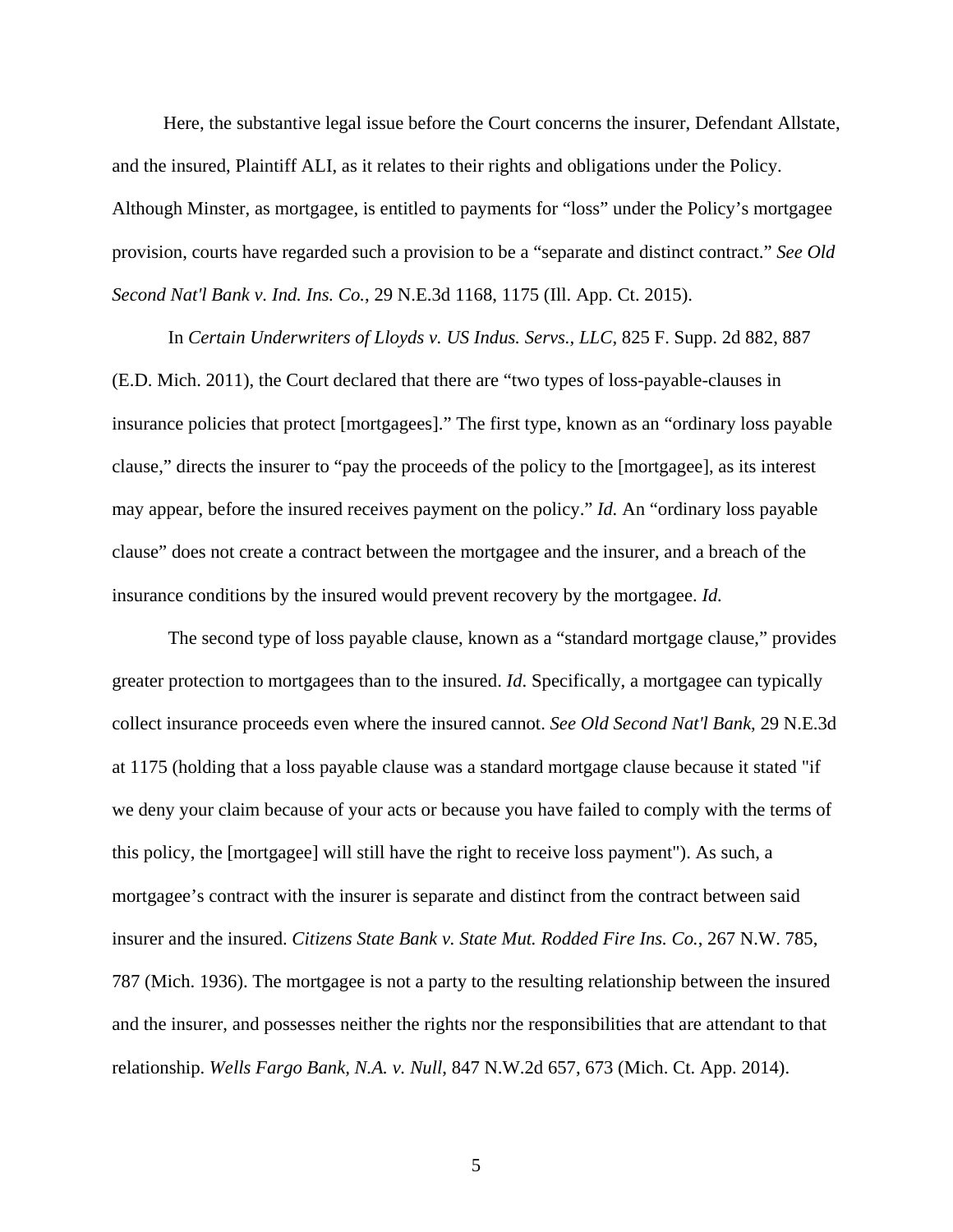The mortgagee provision covering Minster's rights in the Policy is a standard mortgage clause. It provides greater protection to Minster than to Plaintiff ALI, given its stipulation that "[l]oss shall be payable to any mortgagee named in the Declarations page . . . *even if Allstate denies the named insured's claim* (emphasis added)." (Doc. 14, at PageID# 277) Thus, like the mortgagee provision in *Old Second Nat'l Bank*, the mortgagee provision here is a standard mortgage clause that forms a separate and distinct contract from that between the insured, Plaintiff ALI, and the insurer, Defendant Allstate. Plaintiff ALI does not dispute that the Policy's mortgagee provision is a standard mortgage clause. Rather, Plaintiff ALI argues that the Ohio Declaratory Judgment Act requires Minster to be joined due to its interest as mortgagee under the Policy's mortgagee provision. (Doc. 11, at PageID# 62.) Although Plaintiff ALI is correct in that Minster has an interest under the Policy's mortgagee provision and that OHIO REV. CODE § 2721.12(A) requires Minster to "join all parties that claim any interest in the proceeding," Minster's interest, as it stands under the standard mortgage clause, is distinct from *this* insurance coverage proceeding between Plaintiff ALI and Defendant Allstate. Because Minster is a mortgagee with no rights or responsibilities that are attendant to the relationship between Plaintiff ALI and Defendant Allstate, Minster is not a "real party in interest" to the insurance coverage issue before the Court.

In sum, Minister is not a necessary party to the suit because Minster's interest in the Policy is limited to the Policy's mortgagee provision. As a standard mortgage clause, the mortgagee provision confers Minster with contractual rights that are separate and distinct from those possessed by Plaintiff ALI and Defendant Allstate in their insurance coverage contract. As such, Minster is not entitled to enforce any of the rights asserted between Plaintiff ALI and Defendant Allstate under this case's governing substantive law on insurance coverage. Without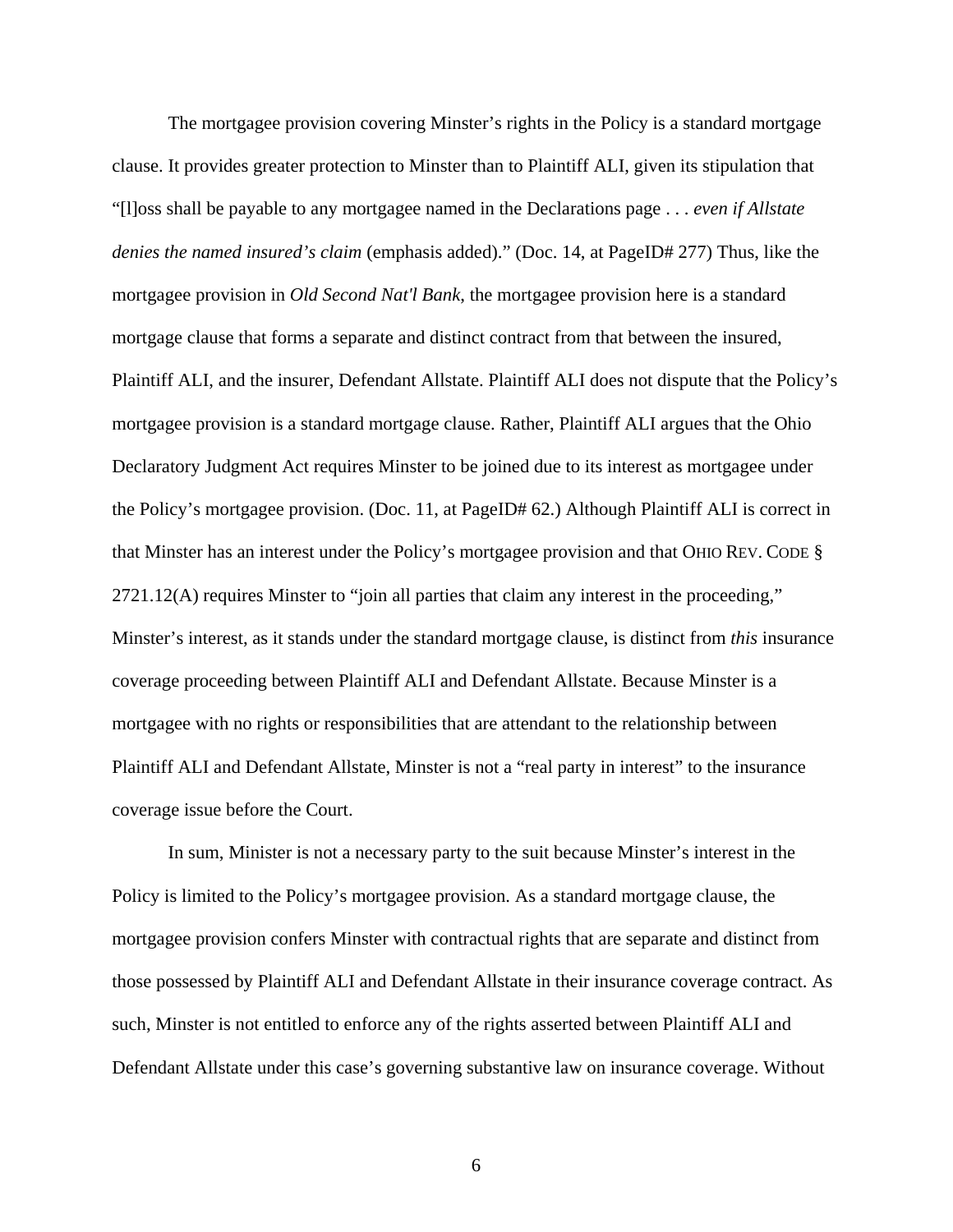such rights and responsibilities, Minster cannot be regarded as a necessary party in the case at bar.

#### **Fraudulent Joinder**

Plaintiff ALI claims that Minster was appropriately joined as a defendant in the suit because it has a colorable cause of action against Minster pursuant to OHIO REV. CODE 2721.12(A). (Doc. 11, at PageID# 62.) Defendant Allstate argues that Minster was fraudulently joined because Plaintiff ALI "does not assert, and has no actual, direct cause of action upon which liability to Plaintiff might be imposed against Minster Bank under Ohio law, based upon the factual allegations of Plaintiff's complaint." (Doc. 9, at PageID# 46).

Generally, a claim of fraudulent joinder involves an assertion that a plaintiff joined a nondiverse defendant solely, and without a legal basis, for the purpose of defeating the other defendants' right to remove the case on basis of diversity. *See Coyne ex rel. Ohio v. Am. Tobacco Co.*, 183 F.3d 488, 493 (6th Cir. 1999). Fraudulent joinder of non-diverse defendants will not defeat removal made on diversity grounds. *Id*. To prove fraudulent joinder, the removing party must present sufficient evidence that the plaintiff could not have established a "colorable" cause of action against the non-diverse defendants under state law. *See Alexander v. Elec. Data Sys. Corp.*, 13 F.3d 940, 949 (6th Cir. 1994). A claim is "colorable" if the state law might impose liability on the resident defendants under the facts alleged. *Kent State Univ. Bd. of Trs. v. Lexington Ins. Co.*, 512 F. App'x. 485, 489 (6th Cir. 2013). However, if there is a colorable basis for predicting that the plaintiff may recover against the non-diverse defendant, the Court must remand the action to state court. *Id.* The Court must resolve "all disputed questions of fact and ambiguities in the controlling . . . state law in favor of the non-removing party." *Id.*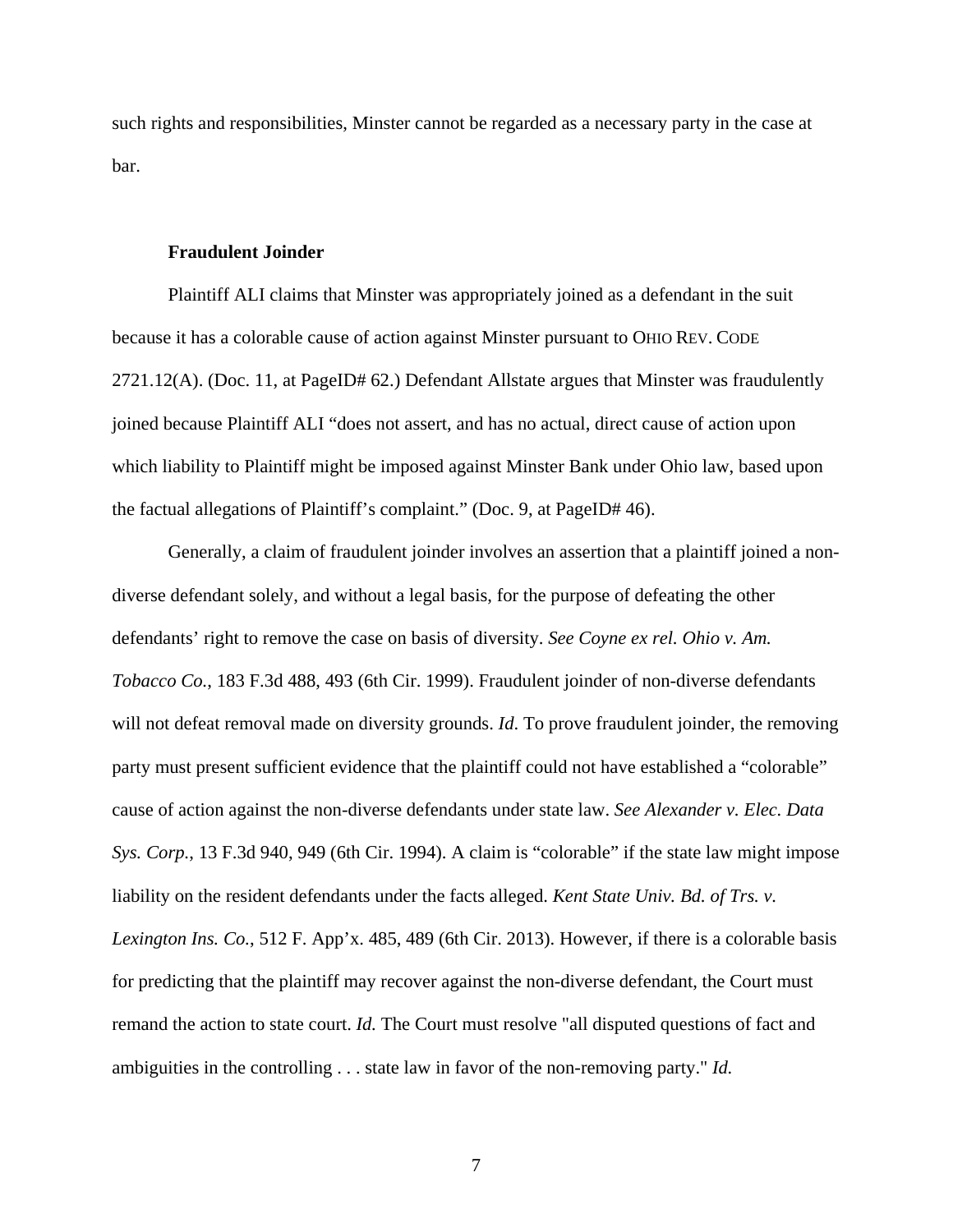In the case at bar, the state law at issue is the Ohio Declaratory Judgment Act. Under OHIO REV. CODE § 2721.12(A), a necessary party in an action for declaratory relief is one that has a legally protectable interest in rights that are the subject matter of the action. *Morris v. Gulfport Energy Corp.*, No. 2:15-CV-1342, 2015 U.S. Dist. LEXIS 92620, at \*7 (S.D. Ohio July 16, 2015). Citing this language, Plaintiff ALI argues that Minster was appropriately joined because Minster, as mortgagee, has "control over part of this litigation" since it can "foreclose, reduce, or accelerate [its] loan" to the mortgagor. (Doc. 11, at PageID# 62.) However, having "control over *part* of this litigation" is one thing. Having a "legally protectable interest in rights that are the *subject matter* of the action" is quite another. *Compare Feisley Farms Family, L.P. v. Hess Ohio Res., LLC*, Civ. A. 2:14-cv-00146, 2014 U.S. Dist. LEXIS 74730, at \*8 (S.D. Ohio June 2, 2014) (holding that the interest rights of an assignor of property were *not* the subject matter of the action concerning the interest rights of the assignee, even though the assignor held partial control over the assignee's property as a warrantor), *with Morris*, No. 2:15-CV-1342, 2015 U.S. Dist. LEXIS, at \*12-13 (S.D. Ohio July 16, 2015) (holding that the "shallow rights" of a third-party defendant to a parcel of leased land *were* the subject matter of the action concerning the "deep rights" of the other defendant, because the interest rights of both defendants "would be implicated by a declaration of the meaning of the lease"). Thus, Defendant Allstate is correct in claiming that "Minster Bank's independent interests are not the actual subject matter of Plaintiff's claimed right to coverage under the Allstate Policy." (Doc. 14, at PageID# 277.) Accordingly, Minster is not a necessary party in Plaintiff ALI's action for declaratory relief under OHIO REV. CODE § 2721.12(A).

#### B. **Realignment of Parties**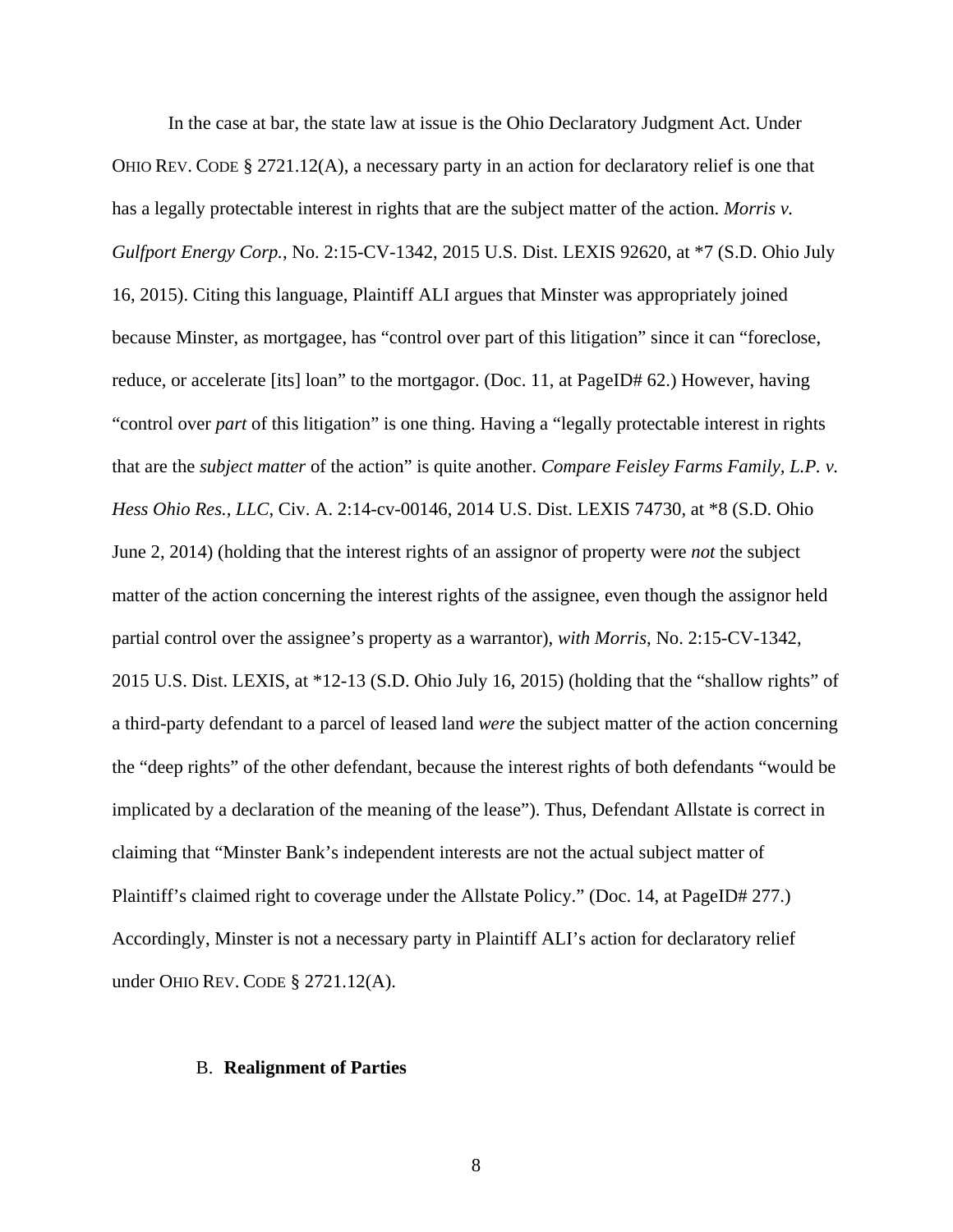Even if Minster is required to join this case, Minster's interest is more aligned with that of Plaintiff ALI because they both seek maximum insurance coverage from Defendant Allstate. Thus, if Minster is to be joined, Minster should be placed alongside Plaintiff ALI as a party plaintiff, thereby preserving complete diversity.

 The Supreme Court has held that the plaintiff's alignment of the parties is not binding on courts in determining whether diversity exists. *City of Indianapolis v. Chase Nat'l Bank*, 314 U.S. 63, 69 (1941); *See also Reed v. Robilio*, 376 F.2d 392, 394 (6th Cir. 1967). Courts have an affirmative duty to look beyond the pleadings and arrange the parties according to their sides in the dispute. *Indianapolis*, 314 U.S. at 69. The proper alignment of the parties for purposes of diversity should be ascertained from the primary and controlling matter in dispute. *Id*. at 69-70; *See also United States Fidelity & Guaranty Co. v. Thomas Solvent Co.*, No. 4:85-cv-415, 1990 U.S. Dist. LEXIS 14475, at \*14 (W.D. Mich. Oct. 30, 1990). Unless antagonism dictates otherwise, the parties should be aligned according to their real interests in the matter in controversy. *Reed*, 376 F.2d at 394.

The Sixth Circuit addressed the issue of party realignment in *McCampbell*, where a partnership made up of partners residing in Alabama, Illinois and Kentucky attempted to sue a Kentucky-based bank in federal court. *McCampbell*, 194 F.2d at 471-72. The partner who was a Kentucky citizen refused to join the other partners as party plaintiffs and was, therefore, made a party defendant. *Id*. at 470-71. However, the Court held that the Kentucky partner's real interest in the controversy—on account of his membership in the plaintiff partnership—was with the plaintiffs. *Id*. at 471-72. Consequently, the Court required him to "realign so as to make him a party plaintiff." *Id*.